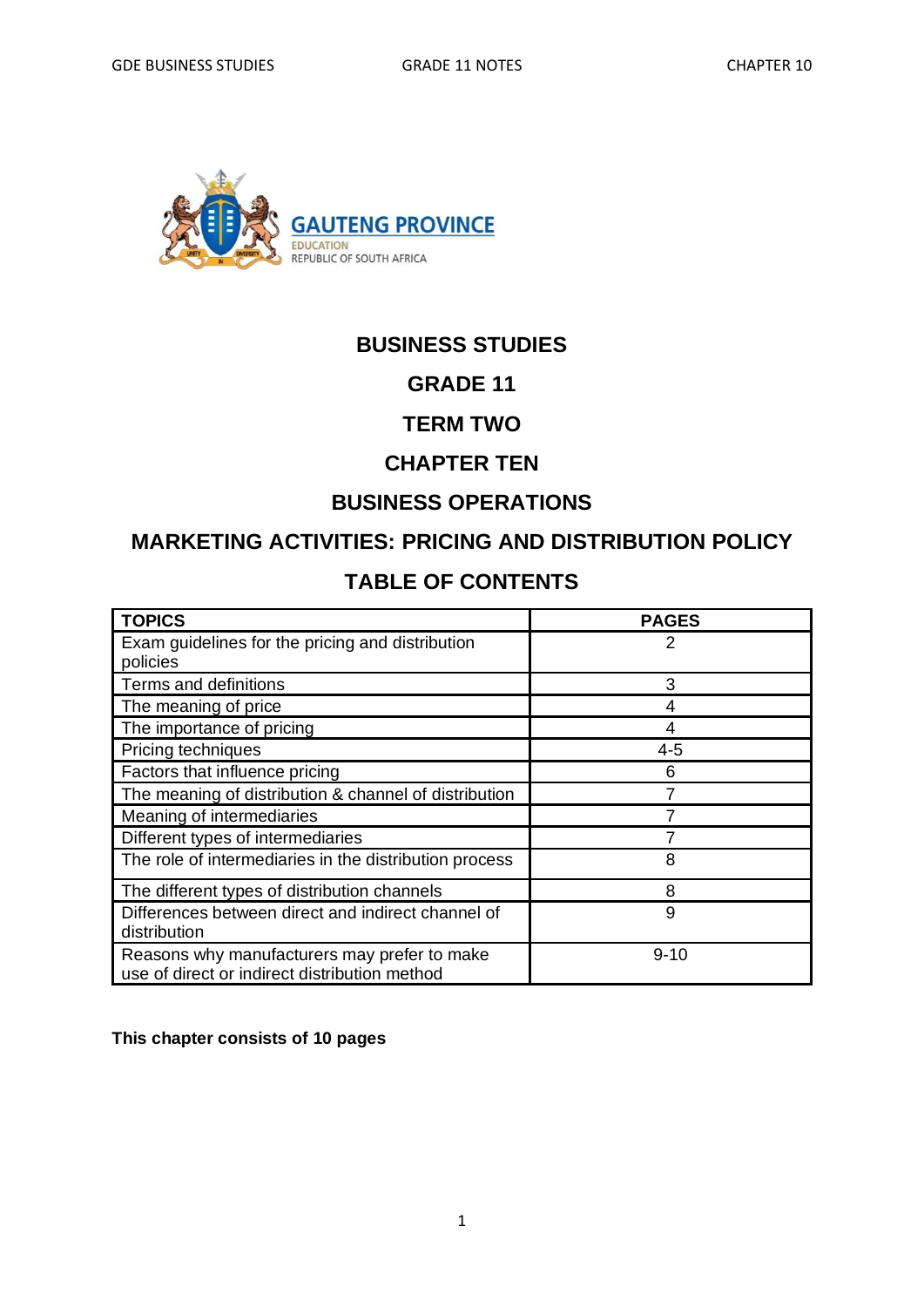#### **CONTENT DETAILS FOR TEACHING, LEARNING AND ASSESSMENT PURPOSES**

#### **MARKETING ACTIVITIES: PRICING AND DISTRIBUTION POLICIES**

#### **Learners must be able to:**

#### **PRICING POLICY**

- Define/Explain the meaning of price
- Discuss/Explain the importance of pricing.
- Outline/Mention/Explain/Discuss the following pricing techniques e.g.:
	- o Cost-based/orientated pricing
	- o Mark-up pricing
	- o Customer/target based pricing
	- o Competition based/orientation pricing
	- o Promotional pricing
	- o Penetration pricing
	- o Psychological pricing
	- o Bait pricing
	- o Skimming prices
- Identify the above-mentioned pricing techniques from given scenarios/statements. Quote from the scenario to support your answer.
- Outline/Mention/Explain/Discuss factors that influence pricing.
- Identify these factors from given scenarios/
- statements. Quote from the scenario to support your answer.

#### **DISTRIBUTION POLICY**

- Define/Explain the meaning of distribution.
- Outline/Discuss/Explain the channels of distribution.
- Differentiate/Distinguish between direct and indirect channel of distribution.
- Explain the meaning of intermediaries
- Outline/Mention different types of intermediaries.
- Explain the role of intermediaries in the distribution process.
- Draw the channel of distribution.
- Briefly explain the reasons why manufactures may prefer to make use of direct or indirect distribution methods.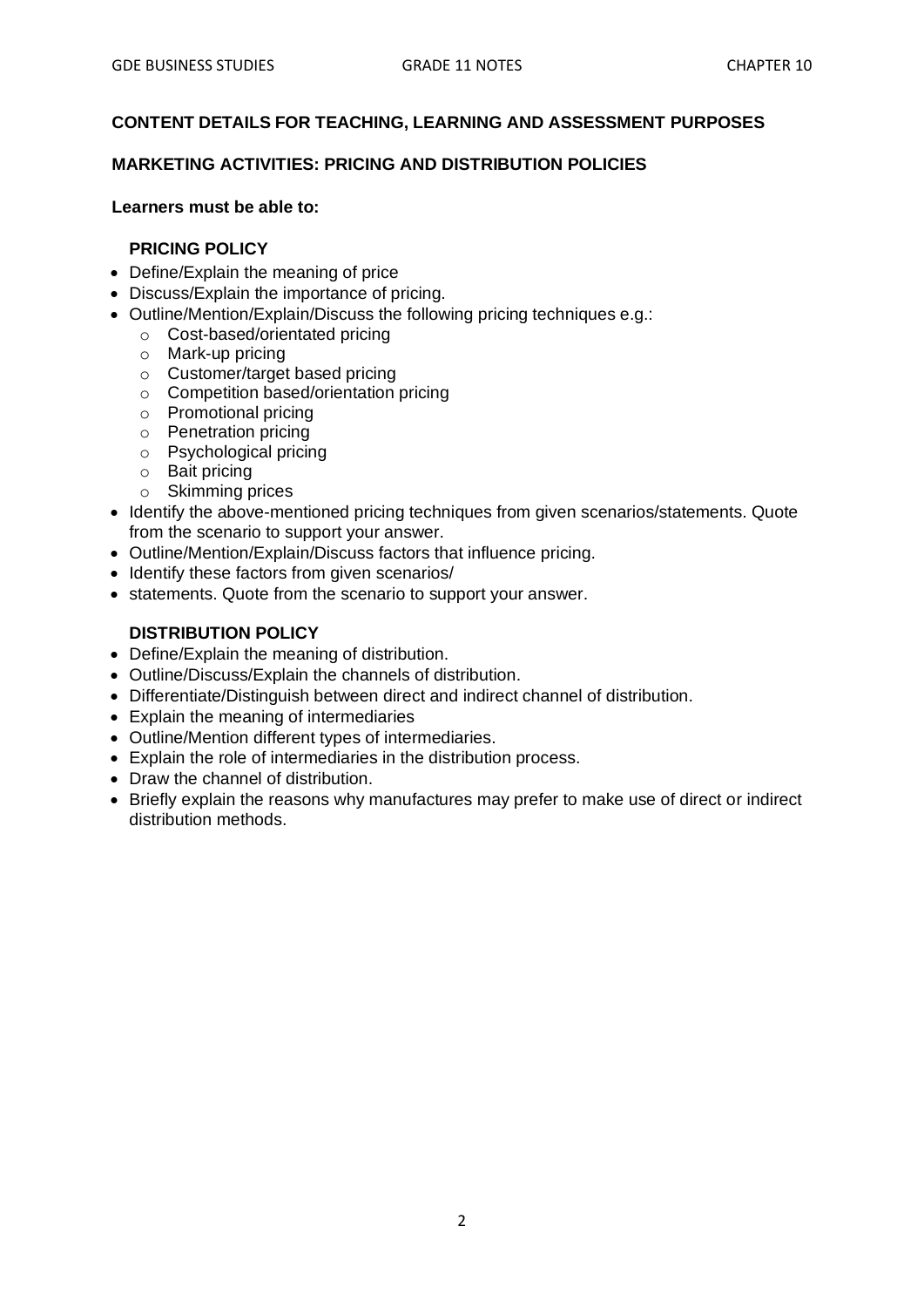## **Terms and Definitions**

| <b>TERM</b>                | <b>DEFINITION</b>                                                                                                                                 |
|----------------------------|---------------------------------------------------------------------------------------------------------------------------------------------------|
|                            |                                                                                                                                                   |
| Costs                      | An amount that must be paid or spent to buy or obtain<br>something.                                                                               |
| Mark-up                    | The amount added to the cost price of goods to cover<br>overheads and profit.                                                                     |
| <b>Bait</b>                | It is when someone deliberately acts in a way to elicit an<br>emotional response from another person.                                             |
| Wholesalers                | They are large-scale traders who operate as<br>intermediaries between manufacturers and retailers.                                                |
| <b>Retailers</b>           | They are smaller-scale traders that operate as<br>intermediaries between wholesalers and consumers.                                               |
| Intermediary               | A person/business that acts as a link between people and<br>businesses to bring about the sale.                                                   |
| <b>Substitutes</b>         | A person or an object acting in place of another.                                                                                                 |
| Websites                   | A set of related web pages located under a single domain<br>name.                                                                                 |
| Agents                     | A person who organises transactions between two<br>parties.                                                                                       |
| A broker                   | A person who buys and sells goods for others                                                                                                      |
| Logistics                  | The activity of organising the movement of goods,<br>equipment, accommodation, etc.                                                               |
| Profit margin              | The portion of the selling price that is not allocated to<br>input costs/overheads and contributes to the gross profit<br>margin of the business. |
| Cash and carry             | Wholesaler purchase where payment is made in full by<br>the customer.                                                                             |
| <b>Direct distribution</b> | Exchange of products/services between the producer and<br>the consumer                                                                            |
| Indirect distribution      | A distribution channel with at least one intermediary<br>between the producer and consumer                                                        |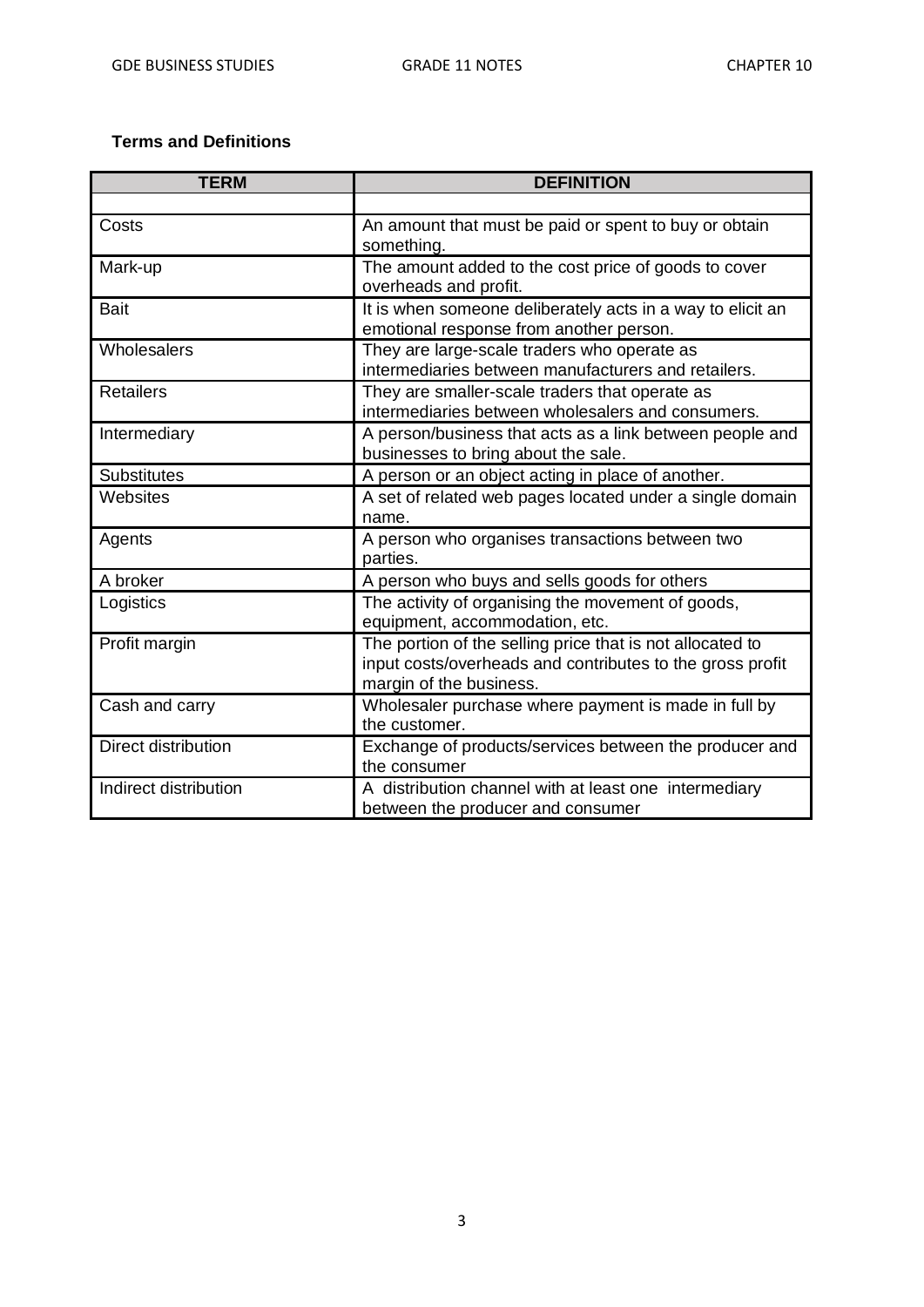# **MARKETING ACTIVITIES (PRICING & DISTRIBUTION POLICIES)**

# **1 The pricing policy**

## **1.1 The meaning of price**

- The price of a product refers to the amount of money that must be paid by the buyer to experience the benefits of the product.
- The pricing policy specifies what and how the business will work out the pricing of its product.

## **1.2 The importance of pricing**

- The pricing process needs to consider flexibility/discount/territory/life cycle status/allowance.
- Pricing affects the number of products that an enterprise is able to sell, which in turn, affects profitability.
- The price of a product can influence the consumers' attitude towards the product or the brand.
- If the is believed to be too high, fewer consumers may buy the product.
- If the price is too low, consumers may perceive the good as being of poor quality.
- The pricing policy should explain when and to whom discounts will be granted.
- The price of a product must make provision for transport costs.
- The price of a product must make provision for VAT.
- Low sales result in stockpiles of unsold product that have to be stored and not repaying the cost of manufacturing that product.

## **2.3 Pricing techniques**

## **2.3.1 Cost-based/orientated pricing**

- Involves setting the price of a product based directly on its cost.
- The business calculates the cost of producing one unit of the product, called unit cost, and then adds a standard mark-up to obtain the price.
- The costs of production and supply are calculated and a suitable profit margin is added to determine the selling price.

## **2.3.2 Mark-up pricing**

- It is calculated as a percentage.
- This percentage is calculated from the cost per unit.
- Example will include a sandwich-making a business may calculate that the cost of producing a sandwich is R10 and decide on a mark-up of 100%, setting the price at R20.

## **2.3.3 Customer/target based pricing**

- It is when companies set certain targets to achieve.
- Based on what the business believes customers are prepared to pay.
- The perception of the product it wants to create in the customers' mind.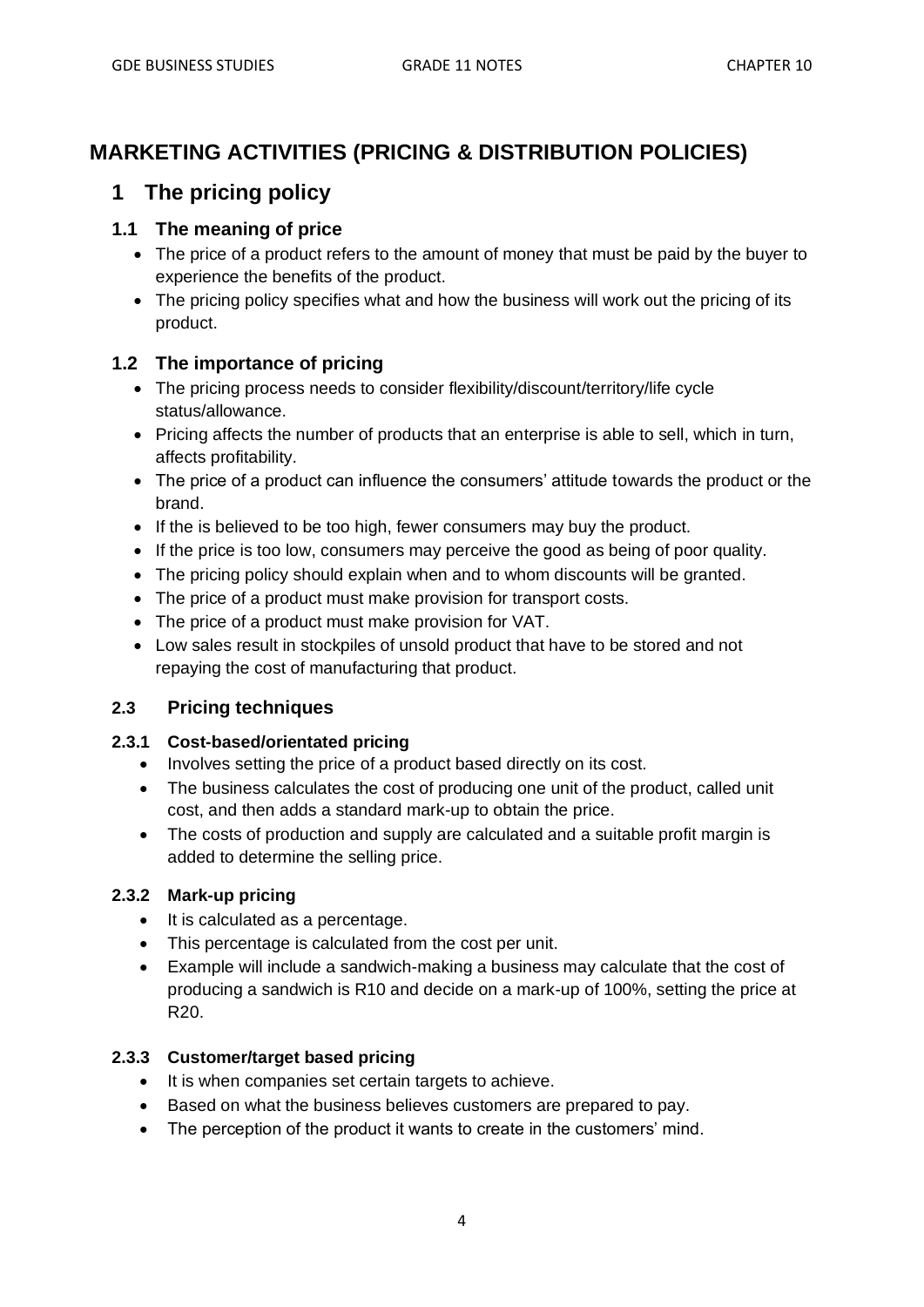### **2.3.4 Competition based/orientation pricing**

- Sets its price based on what competitors are charging customers.
- This approach is also called going rate pricing or competitive pricing.
- The more competition in the market, the lower prices are likely to be.
- If the price is set at a higher level than of competitors, consumers must be convinced that the good is better in terms of quality and usefulness.

### **2.3.5 Promotional pricing**

- Businesses offer sales or special offers to attract customers.
- It is used when the price is lowered for a short period of time.
- At certain times of the year, end of season ranges or old stock may be sold off at discount prices.
- Example include special offers/discounts that are valid for a limited period of time/"Buy one, Get one free" type promotions.

### **2.3.6 Penetration pricing**

- Products are sold at very low prices to attract consumers when the product is introduced to the market.
- The aim is to convince the customers to buy a product.
- As soon as the introductory offer is over, the price is increased.
- It is often used for new products and it is not a profitable long-term marketing strategy.

#### **2.3.7 Psychological pricing**

- This strategy is used when the business wants the consumer to respond on emotional basis rather than a rational one.
- It is used to give an impression that an item is cheaper than it really is.
- A CD player is priced at R699 instead of R700.
- Consumer mentally place the item in the R600 rather than the R700 price range.

#### **2.3.8 Bait pricing**

- Prices are usually set lower than the items cost price to attract customers.
- It is used to attract customers into a shop to buy the product and other items.

#### **2.3.9 Price skimming**

- Prices attached to a new innovative product that is considered unique and prestigious.
- Higher prices are charged to test the demand.
- There are consumers who are prepared to pay higher prices, because such inventions have prestige value.
- As the product gains popularity, the price of the product is gradually reduced.
- Price skimming can be successful and profitable in the short term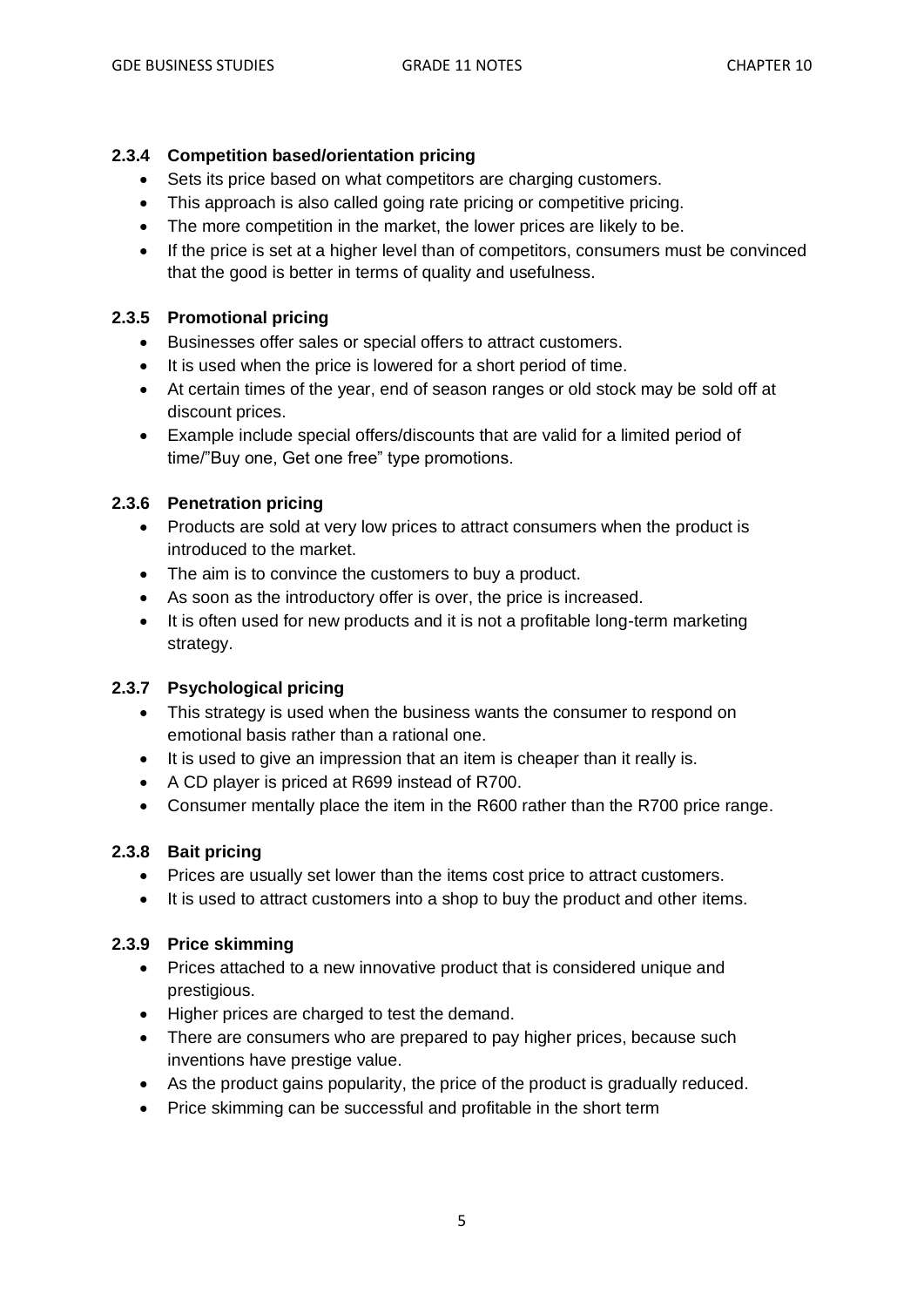## **2.4 Factors that influence pricing**

#### **2.4.1 Input costs**

• The higher the input costs, the higher the final price. An increase in labour or transportation could increase the final price.

#### **2.4.2 Demand for the product**

The higher the demand, the higher the production volume, the lower the input costs, the lower the final price.

#### **2.4.3 Target market**

• Income level of the target market.

## **2.4.4 Type of product**

• Luxury products can be priced higher.

#### **2.4.5 Pricing technique used to determine the price.**

• Promotional pricing could be lower than demand oriented pricing.

#### **2.4.6 Competitive and substitute products**

- If there are similar products that could replace a product, a high price may result in loss of sales to the substitute.
- If the price and demand of complement good increases, the other product may increase at the same rate.e.g. prices of computers and keyboards may increase at the same time.

#### **2.4.7 The economic climate and availability of goods and services**

• When there is a shortage of a certain product, people are prepared to pay more for it.

#### **2.4.8 Forms of markets**

• The following forms of markets will affect the price chosen

| Perfect competition         | There are many buyers and sellers<br>Products are similar and there are many substitutes'<br>products.<br>Example: Shares being traded on the JSE                            |
|-----------------------------|------------------------------------------------------------------------------------------------------------------------------------------------------------------------------|
| Monopolistic<br>competition | There are many suppliers/sellers<br>٠<br>Each supplier has his/her own brand of a particular<br>product<br>Example: Car manufactures/dealers e.g.<br>Toyota/Nissan/Ford etc. |
| Oligopoly                   | Only a few suppliers/sellers control the prices of products.<br>Product are homogenous/same<br>Example: MTN, Vodacom /Cell C                                                 |
| Monopoly                    | Only one supplier/seller controls prices and products<br>$\bullet$<br>Profit margins are usually higher because consumers do<br>not have any alternative<br>Example: Eskom   |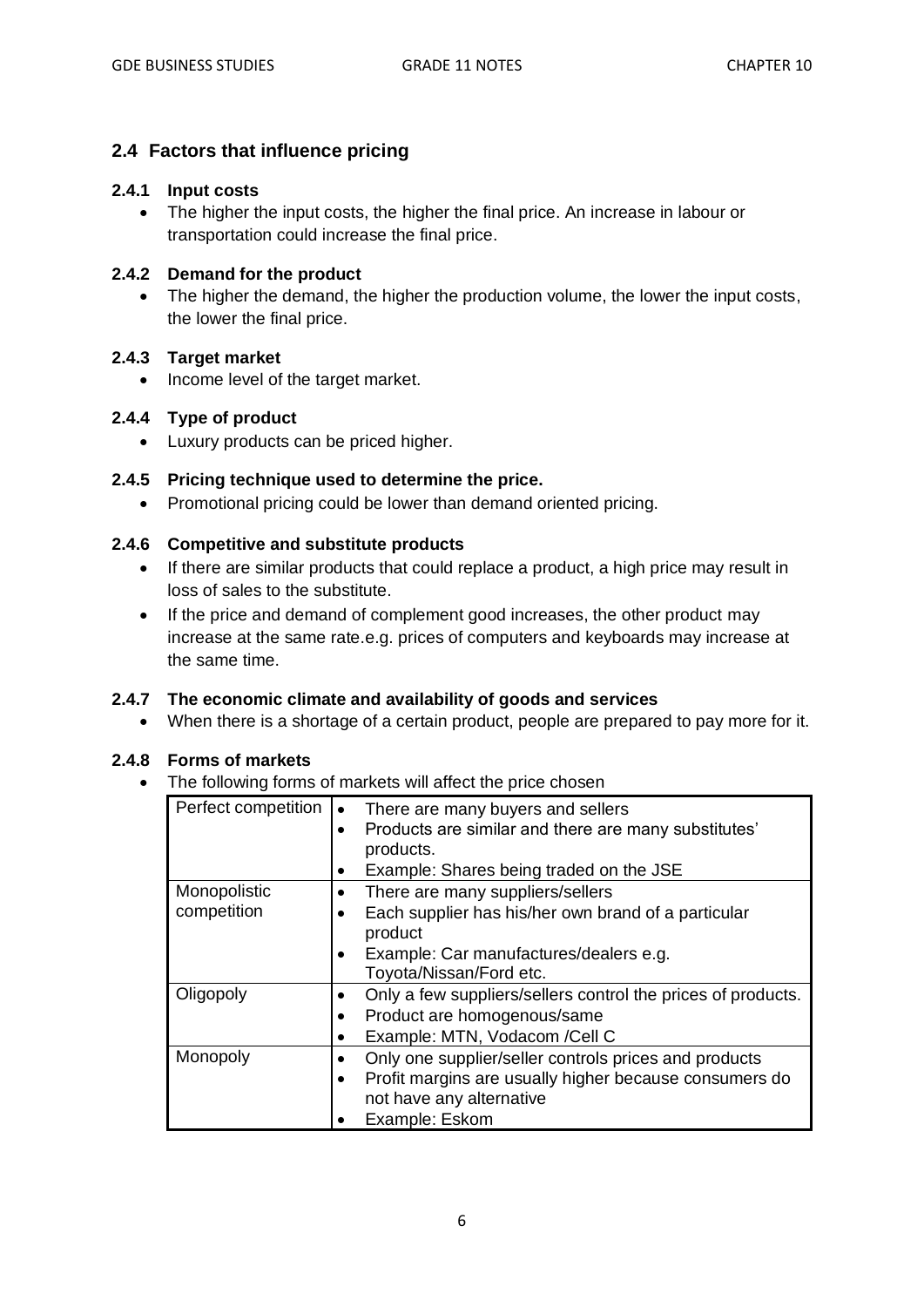# **3 THE DISTRIBUTION POLICY**

## **3.1 The meaning of distribution**

- Every business needs to have a distribution policy so that it knows how and where products need to be distributed.
- Distribution is about how the business gets its products to its customers.
- Once products have been developed and priced, they need to be made available to consumers at the right place and at the right time.
- Products need to be distributed from the place where they were manufactured to the market place.

## **3.2 The meaning of channel of distribution**

- 3 Distribution channel is the path which the product is moved from the producer to the consumer.
- It is important that the channel is the most effective and cost efficient for the product and reaches the target market.
- A distribution channel is made up of many businesses that help move the product from the producer to the final user/consumer.
- It starts with the producer and ends with the final consumer.
- The main aim of the distribution function is to ensure that the right product is available at the right time.
- 4 There are three kinds of participants in a distribution channel :
	- o The service provider
	- o Intermediaries
	- o Customers

## **3.3 Meaning of intermediaries**

- All the people that fall into the distribution process between the producer and the consumer.
- They are middlemen and act as negotiators and mediators between the producer and the consumer.
- Intermediaries can be wholesalers, retailers, agents and brokers.
- They are responsible for the transportation, storage and delivery of the goods and services.
- The organisations involved in the distribution channel are known as intermediaries.

## **3.3.1 Different types of intermediaries**

- Wholesalers primarily sell goods to retailers.
- Retailers market directly to the final consumer.
- Agents sell products on behalf of manufactures for a commission.
- Brokers is a person who buys and sells goods for others.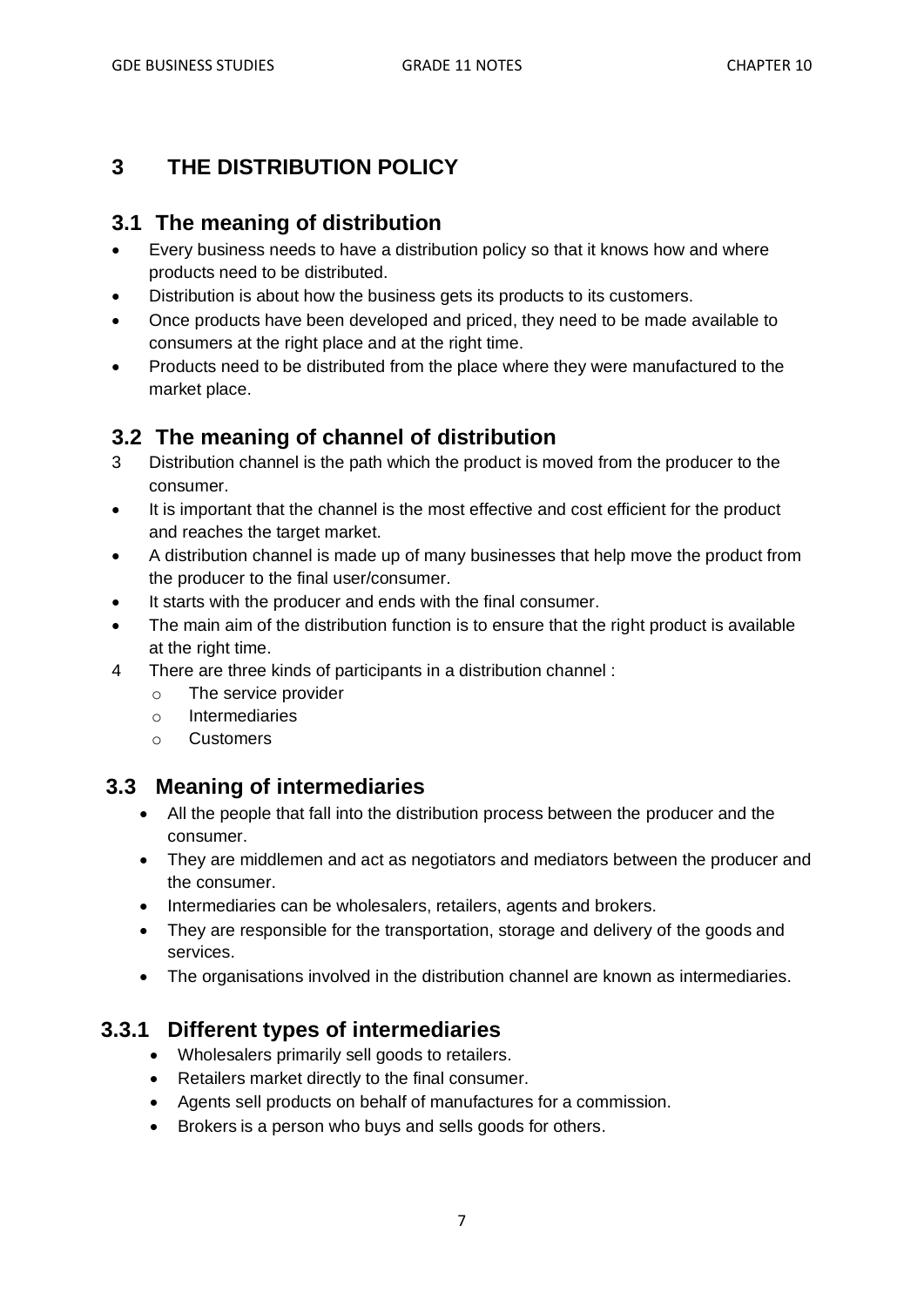## **3.3.2 The role of intermediaries in the distribution process.**

- Finding and locating buyers on behalf of the producer.
- Help in promoting the product.
- Intermediaries are specialists in selling, so the producer may be able to reach a wider audience.
- They can achieve greater sales by using intermediaries.
- The producer may not have the expertise or resources necessary to sell directly to the public.
- The intermediary may be able to provide more efficient distribution logistics, for e.g. transporting the product to various points of sale.
- Overall distribution costs may be lower using an intermediary than if the business undertook distribution itself, even when the intermediary's commission is taken into account.

# **3.4 The different types of distribution channels**

### **Manufacturer/Producer-consumer**

- This is the shortest channel as the producer sells directly to the consumer.
- It is usually found in the public sector

### **Manufacturer/Producer→retailer→consumer**

- The producer sells goods to the consumer using the retailer.
- This is a single distribution channel and it is aimed at selling to large scale retailers

#### **Manufacturer/Producer→wholesaler→retailer→consumer**

- This is called a traditional distribution channel, the consumer buys from the shop, which buys from a wholesaler, which in turn gets its stock in bulk from the manufacturer.
- Consumer products such as maize meal are sold by the producers to the wholesalers, who again sell to retailers then to the consumers.
- This distribution channel is usually used in rural areas.

#### **Manufacturer/Producer→wholesaler→retailer**

- This is where the wholesaler buys from the producer and sells directly to retailers.
- The cash and carry wholesaler sells directly to retailers for consumption.

#### **Manufacturer/Producer→agent→wholesaler→ retailer→ consumer**

- Agents often connect the manufacturer to the wholesaler or retailer.
- The more intermediaries there are in a distribution channel the more consumers can be reached.
- Especially consumers in the rural areas who will also have access to goods.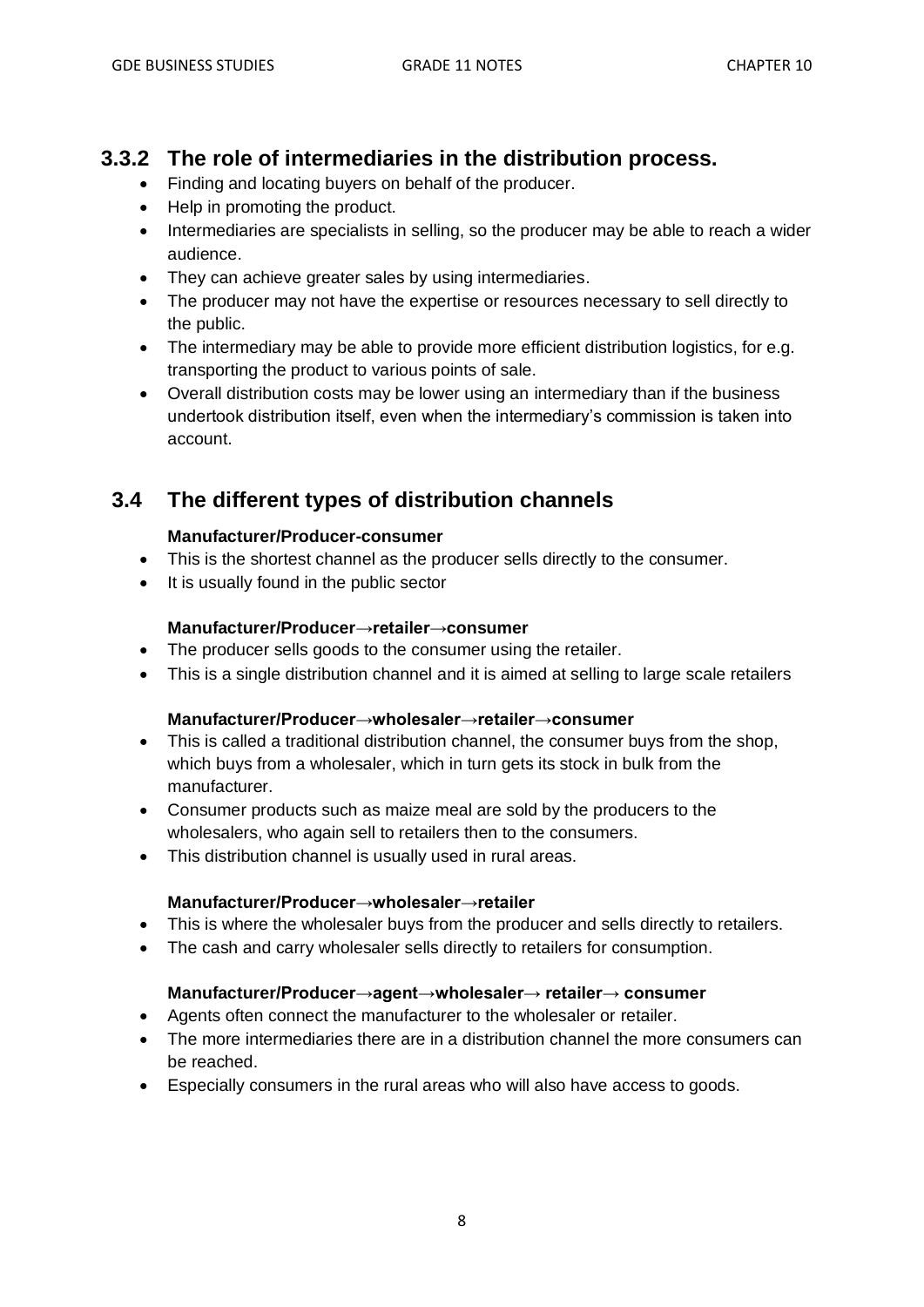| uisu iiuutivii                                                                            |                                                                                                        |
|-------------------------------------------------------------------------------------------|--------------------------------------------------------------------------------------------------------|
| Direct channel of distribution                                                            | Indirect channel of distribution                                                                       |
| Carry all the risks.                                                                      | Risks are shifted to intermediaries during<br>$\bullet$<br>the distribution of the product to end user |
| Involves the producer and the<br>consumer                                                 | There are middlemen between the producer<br>$\bullet$<br>and the consumer                              |
| The wholesaler and the retailer are<br>cut from the process                               | The wholesalers and retailers act as<br>$\bullet$<br>negotiators between the producer and<br>consumer. |
| Marketing and selling of products to<br>the customers without involving the<br>middleman. | Specialised agents deal with customers<br>$\bullet$                                                    |
| Full control over the product and<br>marketing.                                           | Very little feedback from customers.                                                                   |
| Better end user price as no<br>intermediaries costs                                       | Transportation and storage is taken care of<br>by intermediaries.                                      |
| Provides immediate feedback                                                               | Manufactures make use of middlemen such<br>as wholesalers/agents/brokers/retailers.                    |
| Needs more specialised employees'<br>who are trained.                                     | The manufacture is not knowledgeable<br>about the distribution of the product                          |
| Better end user price as no<br>intermediary costs.                                        | Products may be expensive as costs are<br>٠<br>intermediary costs are added.                           |

# **3.5 Differences between direct and indirect channel of distribution**

## **3.6 Reasons why manufacturers may prefer to make use of direct or indirect distribution methods.**

## **3.6.1 Reasons why manufacturers may prefer to make use of the direct distribution method**

- Manufacturers have control over the product and marketing.
- They achieve better end-user price as there are no intermediary costs.
- The business does not need to share its profit margin with intermediaries.
- Products become very expensive once all the intermediaries have added their own mark-ups.
- There is direct contact with target market for feedback and improvements.
- Sales staff provide customer information for future market research.
- Selling through the internet allows smaller businesses to market their products all over the world.
- Businesses websites can serve as both a distribution method and a promotion method.
- Well trained sales staff are able to promote products effectively and establish good relationships with customers.
- Suitable intermediaries may not be available/Intermediaries may not be willing to sell the particular product on behalf of the manufacturer.